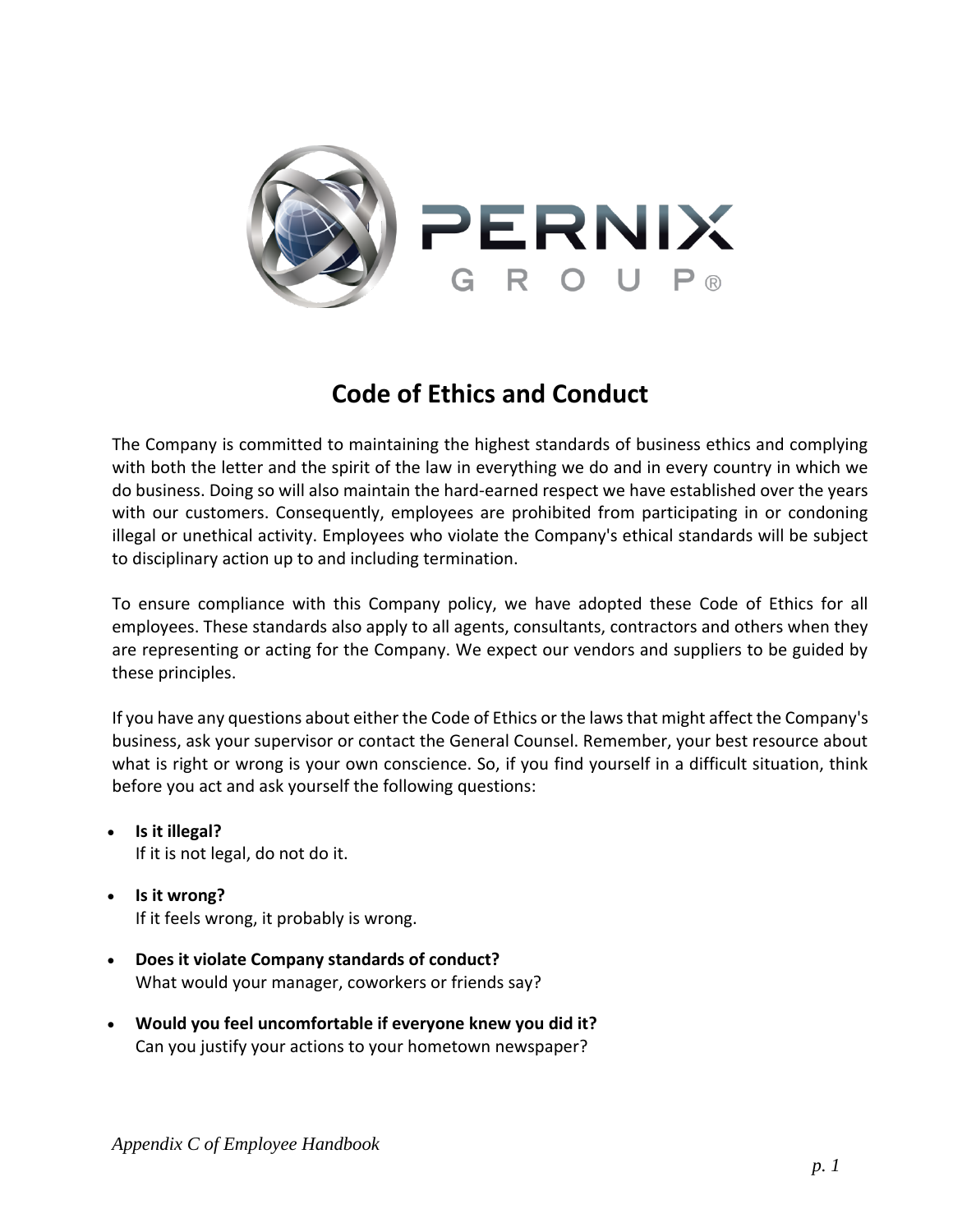## **Could it cause loss or harm to you, coworkers, the Company, companies we do business with or the public?**

If you answered "yes" to any of these questions, the action is very likely wrong and you should avoid it. If you are not sure, do not take a chance. One of the most important things you can do is to contact your supervisor, Human Resources, or any of the "Important Resources" shown below to discuss your concerns.

You may safely report suspected illegal or unethical activity through any of the following means:

- To your immediate supervisor;
- To the CEO or CFO of the Company;
- To the Corporate Human Resources department by email at HRPernix@pernixgroup.com;
- To the General Counsel, John Zayed, at 1-630-620-4787 extension 237 or [jzayed@pernixgroup.com;](mailto:jzayed@pernixgroup.com)
- ComplianceLine (an independent service to which Pernix subscribes). Reporting via ComplianceLine is totally confidential and an employee can report any issues or concerns anonymously.
	- $\circ$  ComplianceLine via telephone Employees in the USA can call ComplianceLine at 1-844-787-9169. Employees based outside the U.S. call 1-704-916-0592 – available twenty-four (24) hours a day, seven (7) days a week, for employees wishing to remain anonymous.
	- $\circ$  ComplianceLine via website [www.mycompliancereport.com/](http://www.mycompliancereport.com/) and using Access ID: PGP

The surest way to comply with the Code of Ethics is to familiarize yourself with the following information:

#### **GENERAL GUIDELINES**

- Conduct all aspects of the Company's business in an ethical and strictly legal manner. Obey the laws, rules and regulations of all localities, states, territories and nations where the Company does or seeks to do business. Remember that even the appearance of misconduct or impropriety can damage the Company's reputation.
- Be responsible for your actions. No one will be excused for misconduct just because it was directed or requested by someone else. Employees, who break the law, even if their intent is to benefit the Company, can be held criminally liable. They risk large fines, attorney's fees, possible jail sentences and the loss of their jobs.
- Be responsible for the conduct of employees reporting to you. In today's environment, supervisors can be held responsible for condoning or negligently failing to take reasonable steps to prevent and detect criminal conduct by their employees. To avoid liability, supervisors must take all reasonable steps to ensure that their employees are familiar with the Code of Ethics and do not participate in criminal activity.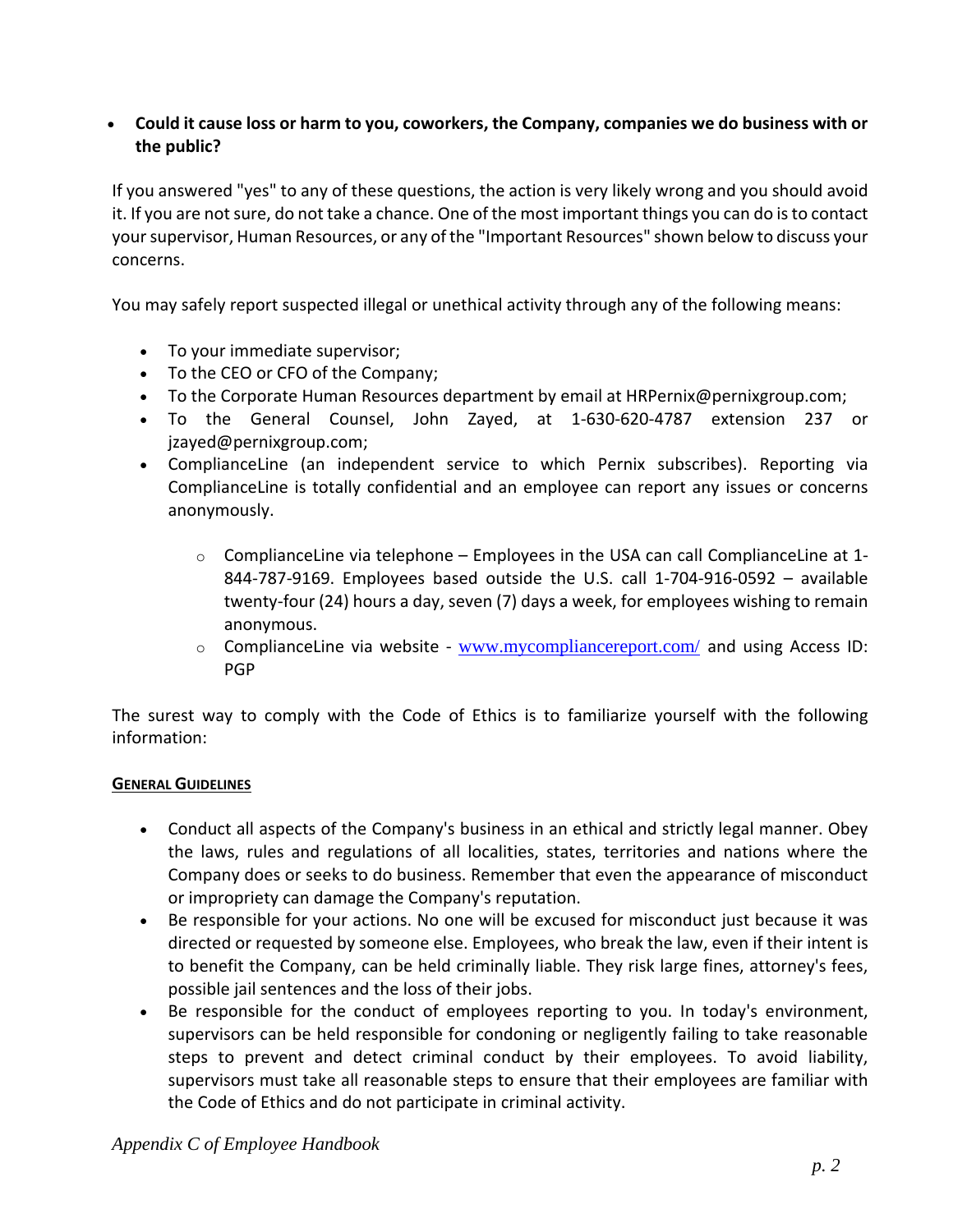- Conduct yourself with the highest standards of honesty, integrity and fairness when dealing with customers, suppliers, competitors, the general public and coworkers. Do not take unfair advantage of anyone through manipulation, concealment, abuse of privileged information, misrepresentation of material facts, or any other unfair business practice.
- Immediately report suspected illegal or unethical activity, including financial fraud and/or accounting matters. The Company does not tolerate retaliation against employees who act in good faith by reporting suspected illegal acts or unethical behavior, and retaliation against those who do can result in corrective action and possible termination.
- Cooperate fully in any investigation of misconduct.

## **CORE VALUES**

Through the years, Pernix has established the reputation of delivering a quality product to its customers. That reputation did not come about by accident. It has resulted from the core values of the Company, as follows:

- **Safety**. This is our highest concern; we adhere to the highest standards and codes, ensure that our workforce is properly trained, and regularly review procedures to guarantee the safety of our workforce, partners and the general public.
- **Customer Satisfaction**. We maintain open communication with our customer base, treat customers with respect, deal with our customers as partners and ensure our vendors and subcontractors understand our values.
- **Reputation**. We safeguard our public image at all costs; we require high ethical standards for all employees; we take swift, decisive and corrective actions in potentially embarrassing situations and we always ensure that our dealings with customers are based on honesty and integrity.
- **Time**. We will not pursue projects that are outside our core competencies; we keep a knowledge database to minimize reinventing the wheel; we seek industry best-in-class processes to improve efficiency and we build a collaborative culture wherein employees respect each other and the customers' time.
- **Performance**. We possess the resources and share a collective commitment to drive peak performance in all of our endeavors.
- **Leadership**. We believe in attracting the best talent and fostering internal leadership to drive innovation that benefits our clients and the communities they serve.
- **Agility**. Through our dynamic global structure we empower our team to respond to challenges and capitalize on evolving business opportunities.

## **INSIDER TRADING POLICY**

It is company policy that no employee may trade in the securities of Pernix, or the securities of any supplier, customer or other company with which the Company has a business or contractual relationship or may be negotiating such a relationship, either personally or on behalf of others, using material, non-public information (also known as "insider information") or communicate such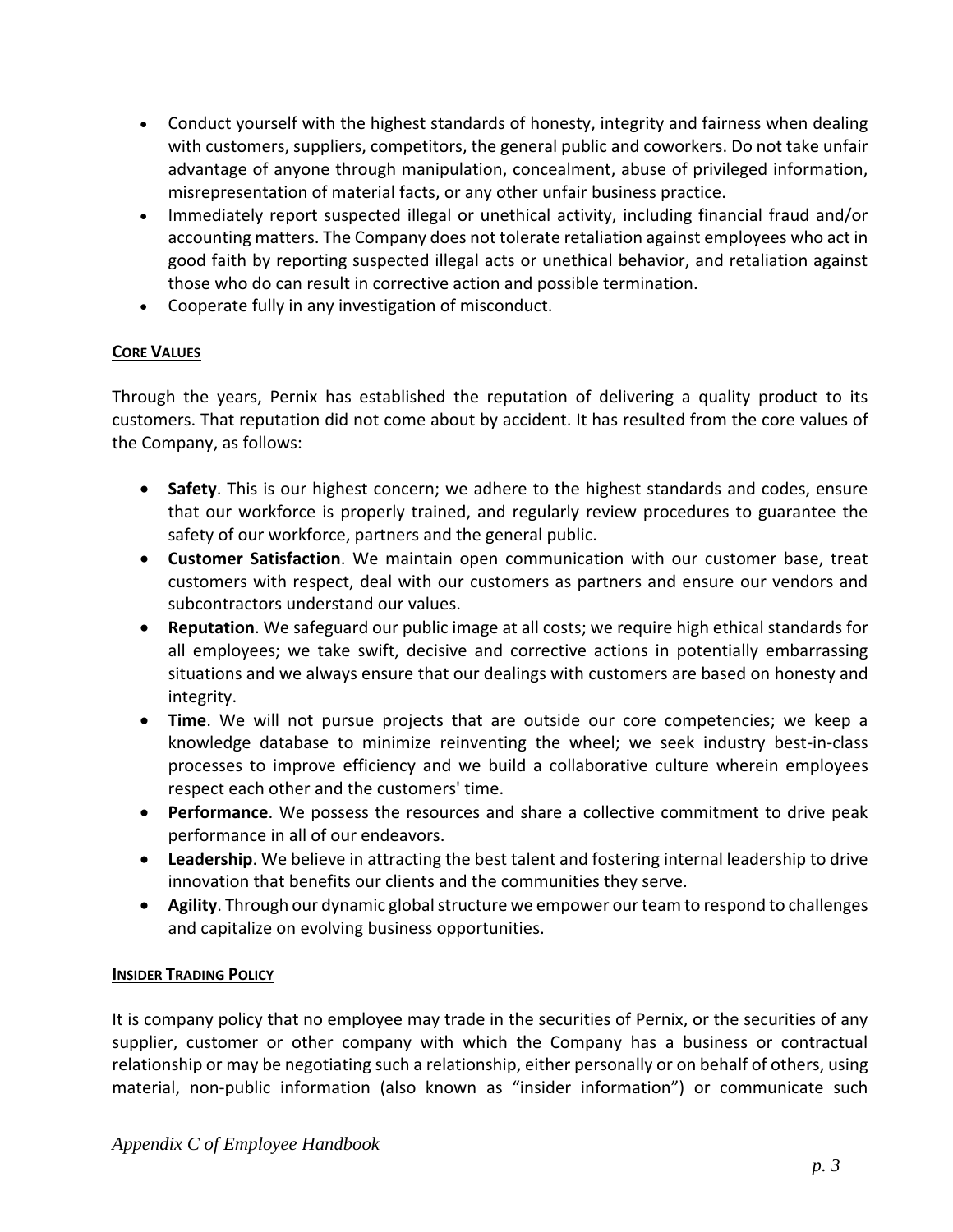information to others who use it to trade in the securities of Pernix or such other company. This conduct is often called "insider trading." Insider trading is prohibited by law, and breaches of this law are strictly prohibited and may result in severe fines and/or imprisonment. A breach of this Insider Trading Policy is also grounds for disciplinary action, including suspension or termination of employment.

There are special procedures to be followed before you buy or sell Pernix securities. The complete Insider Trading Policy see attached hereto as Appendix E.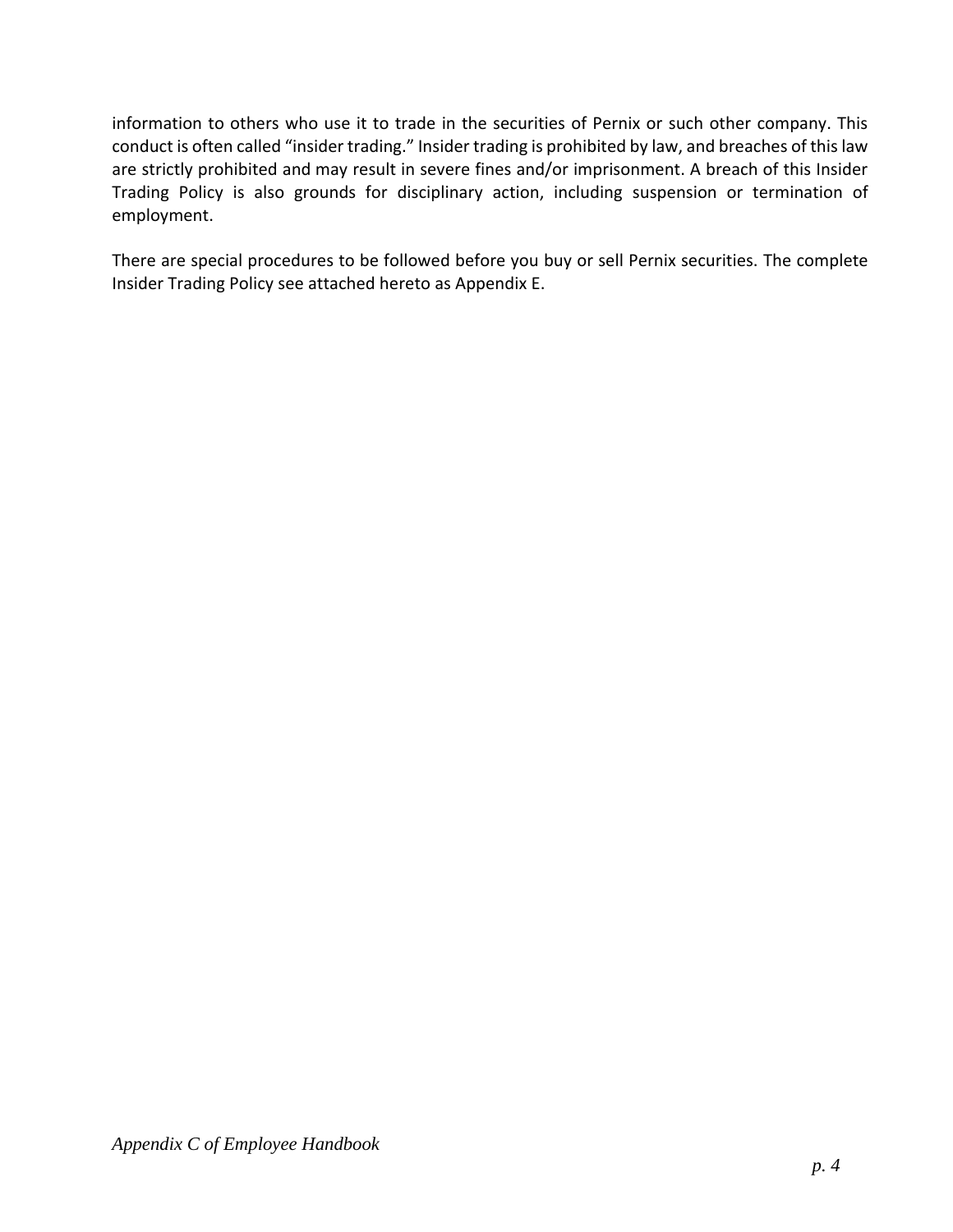#### **FOREIGN CORRUPT PRACTICES ACT**

The Foreign Corrupt Practices Act ("FCPA") prohibits United States companies, their shareholders, directors, agents, officers and employees from the payment or authorization of the payment of any money, or the authorization of the giving of anything of value, directly or indirectly, to a foreign official for the purpose of influencing any act or decision of such foreign official, or inducing such foreign official to use his or her influence to assist the Company in obtaining or retaining business for or with, or directing business to, any person. A "foreign official" is any person acting in an official capacity on behalf of any foreign government, agency, department, or regulatory authority or any instrumentality. Also included in the definition of "foreign official" are foreign political parties, officials thereof and candidates for foreign political office or representatives thereof.

The FCPA does not prohibit certain payments and gifts made to foreign government employees whose duties are essentially ministerial or clerical (a "facilitating payment"), so long as the making of such gifts or payments is legal under the laws of the foreign country.

The FCPA also requires companies whose securities are listed in the United States to meet the FCPA's accounting provisions. These accounting provisions, which were designed to operate in tandem with the anti-bribery provisions of the FCPA, require corporations covered by the provisions to make and keep books and records that accurately and fairly reflect the transactions of the corporation and to devise and maintain an adequate system of internal accounting controls.

Violations of the FCPA by directors, officers and employees of Pernix is strictly prohibited. Every Pernix employee must be familiar with and observe this policy.

Other countries in which the Company does business may have similar laws to the FCPA. It is the intent of the Company that all employees abide by all applicable laws at all times.

If you are in doubt about the application of this policy you should consult the Chief Financial Officer or General Counsel before proceeding with any transaction.

## **A. Anti-bribery Provisions**

## Who

The FCPA potentially applies to *any* individual, firm, officer, director, employee, or agent of a firm and any stockholder acting on behalf of a firm. Individuals and firms may also be penalized if they order, authorize or assist someone else to violate the anti-bribery provisions or if they conspire to violate those provisions.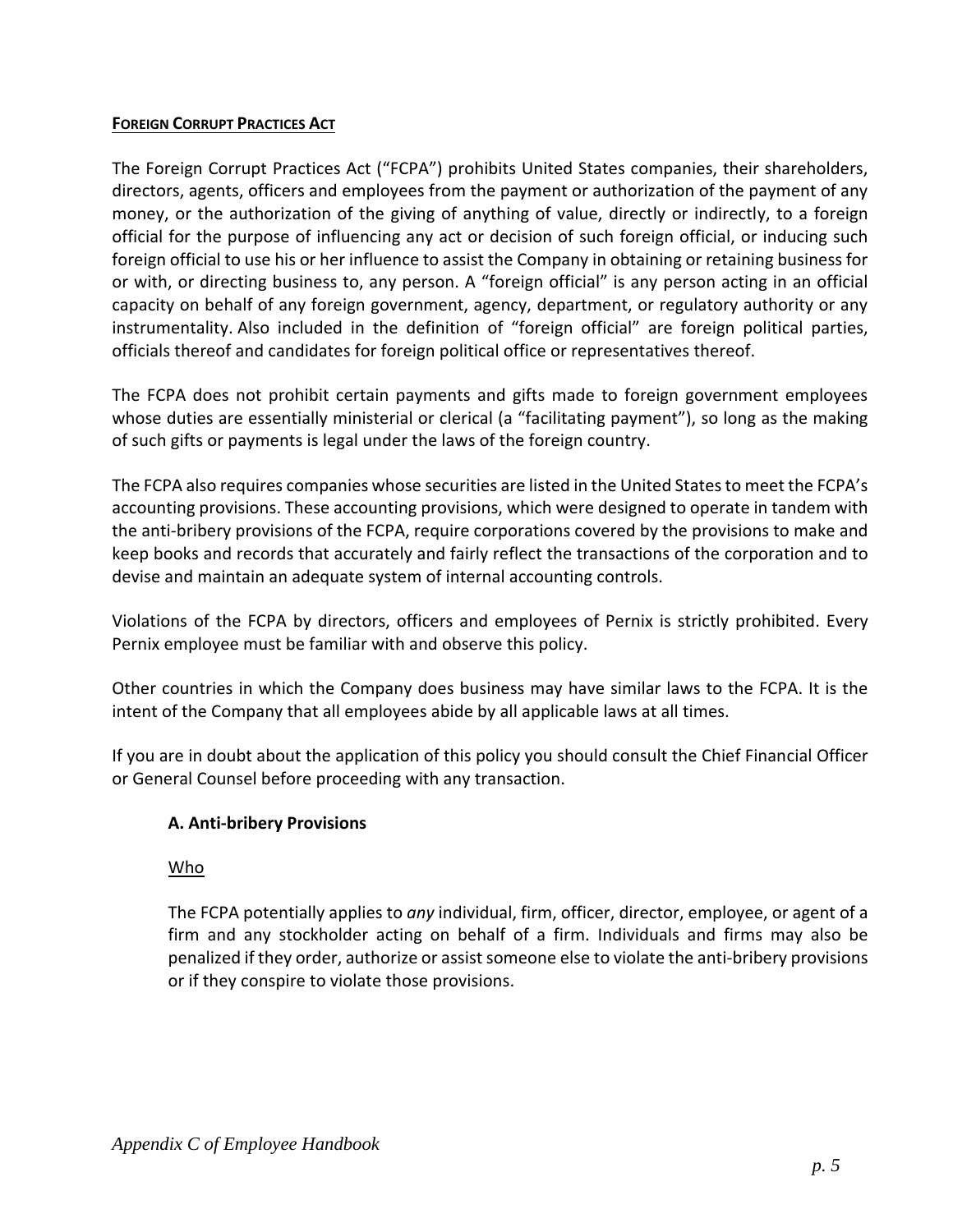## Corrupt Intent

The person making or authorizing the payment must have a corrupt intent, and the payment must be intended to induce the recipient to misuse his official position to direct business wrongfully to the payer or to any other person. You should note that the FCPA does not require that a corrupt act *succeed* in its purpose. The *offer* or *promise* of a corrupt payment can constitute a violation of the statute.

## Recipient

The prohibition extends to corrupt payments to a *foreign official, a foreign political party or party official*, or any candidate for foreign political office. A "foreign official" means any officer or employee of a foreign government, a public international organization, or any department or agency thereof, or any person acting in an official capacity. You should consider using the Department of Justice's Foreign Corrupt Practices Act Opinion Procedure for particular questions as to the definition of a "foreign official," such as whether a member of a royal family, a member of a legislative body, or an official of a state-owned business enterprise would be considered a "foreign official."

## Business Purpose Test

The FCPA prohibits payments made in order to assist the firm in *obtaining* or *retaining business* for or with, or *directing business* to, any person. The Department of Justice has interpreted "obtaining or retaining business" broadly, such that the term encompasses more than the mere award or renewal of a contract. It should be noted that the business to be obtained or retained does *not* need to be with a foreign government or foreign government instrumentality.

# **B. Third-Party Payments**

The FCPA prohibits corrupt payments through intermediaries. It is unlawful to make a payment to a third party, knowing that all or a portion of the payment will go directly or indirectly to a foreign official. *The term "knowing" includes conscious disregard and deliberate ignorance.*

Intermediaries may include joint venture partners or agents. The Company encourages and stresses that employees must exercise due diligence and take all necessary precautions to ensure that they have formed a business relationship with reputable and qualified partners and representatives. Such due diligence may include investigating potential foreign representatives and joint venture partners to determine if they are, in fact, qualified for the position, whether they have personal or professional ties to the government, the number and reputation of their clientele, and their reputation with the U.S. Embassy or Consulate and with local bankers, clients and other business associates.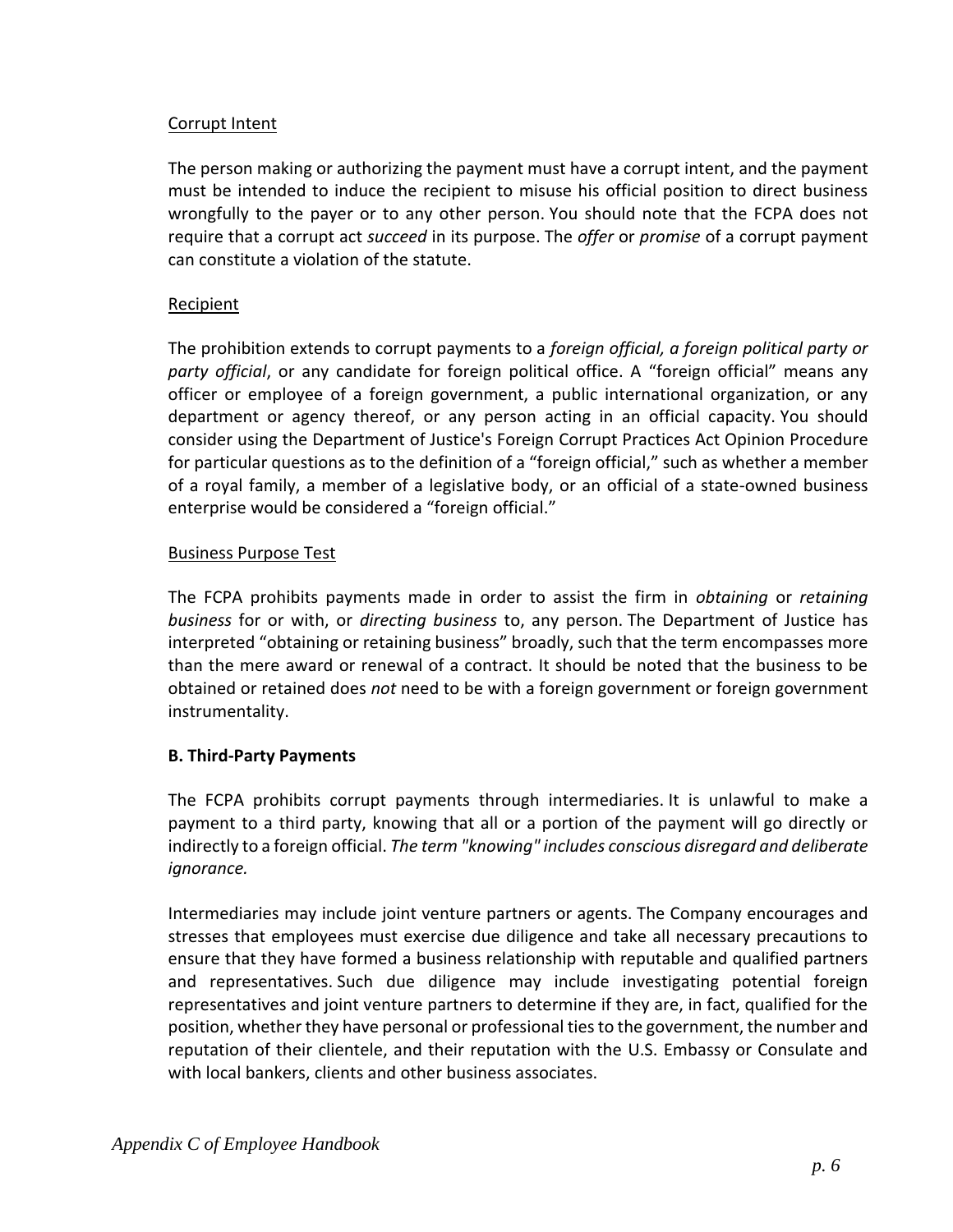Furthermore, in negotiating a business relationship, employees should be aware of so-called "red flags," *i.e.*, unusual payment patterns or financial arrangements, a history of corruption in the country, a refusal by the foreign joint venture partner or representative to provide a certification that it will not take any action in furtherance of an unlawful offer, promise or payment to a foreign public official and not take any act that would cause the U.S. firm to be in violation of the FCPA, unusually high commissions, lack of transparency in expenses and accounting records, apparent lack of qualifications or resources on the part of the joint venture partner or representative to perform the services offered, and whether the joint venture partner or representative has been recommended by an official of the potential governmental customer.

## **C. Sanctions**

In addition to severe criminal and civil penalties, under U.S. Office of Management and Budget guidelines, a person or firm found in violation of the FCPA may be barred from doing business with the Federal government. *Indictment alone can lead to suspension of the right to do business with the government.* Furthermore, no executive agency may allow any party to participate in any procurement or non-procurement activity if any agency has debarred, suspended or otherwise excluded that party from participation in a procurement or nonprocurement activity. In addition, a person or firm found guilty of violating the FCPA may be ruled ineligible to receive export licenses; the SEC may suspend or bar persons from the securities business and impose civil penalties on persons in the securities business for violations of the FCPA; the Commodity Futures Trading Commission and the Overseas Private Investment Corporation both provide for possible suspension or debarment from agency programs for violation of the FCPA; and a payment made to a foreign government official that is unlawful under the FCPA cannot be deducted under the tax laws as a business expense.

# **D. Private Cause of Action**

Conduct that violates the FCPA may also give rise to a private cause of action for treble damages under the Racketeer Influenced and Corrupt Organizations Act, or under similar state or federal laws.

## **INTELLECTUAL PROPERTY**

Simply stated, infringing (i.e., the unauthorized use, misuse or confusingly similar use of) another's intellectual property violates federal and state law. Intellectual property includes patents, trademarks, copyrights and trade secrets. Many employees use the company's and others' intellectual property to conduct and promote the company's business. However, absent specific authorization to do so by the owner of the intellectual property, the company and its employees do not have the right to use another's intellectual property in any manner. Furthermore, misuse or unauthorized use of the company's intellectual property could jeopardize its protection and its value, and could constitute theft of company property.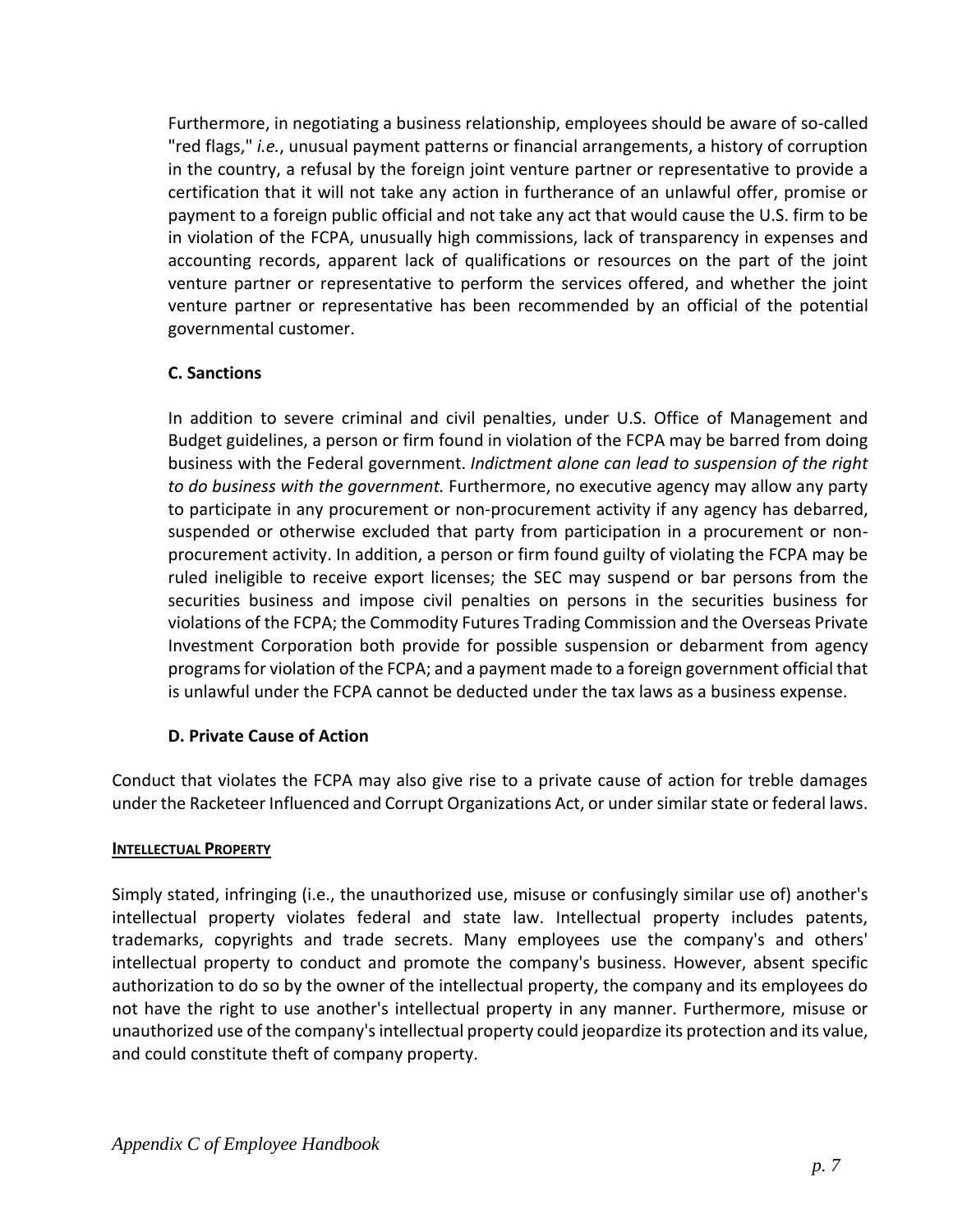It is a violation of U.S. copyright laws to share, make or authorize the making of, a copy or adaptation of another's copyrighted material, including books, videos, CDs, MP3 files and computer software (except that one copy of software purchased by the Company may be made for back-up purposes) for purposes of commercial advantage or private gain. Unless the company has been specifically authorized to do so by the owner of the software, the company and its employees do not have the right to reproduce, in any manner whatsoever, third-party software.

In particular, many employees have access to highly confidential proprietary information. This information is known as trade secrets -- formulas, patterns, devices or compilations of information that are used in one's business and that give one an opportunity to obtain an advantage over competitors who do not know or use them. When you joined the Company, you agreed not to use for your personal benefit, or to disclose to others, company trade secrets or other confidential information. Your obligation is a permanent one that continues even after your employment with the Company ends. Family members, friends and, most importantly, future employers are among those with whom you cannot share company trade secrets and other confidential information.

Also, the Company's contracts with customers or vendors may impose obligations of confidentiality for the terms and conditions of those contracts and for information the Company may receive from those parties in the course of performing those contracts. This includes keeping software, source code, or other confidential information relating to company-owned or third-party software confidential from all persons not authorized to receive that information. If you have access to trade secrets, you have an obligation to keep them confidential pursuant to the terms of the Company's contracts.

Employees who, without the consent of the intellectual property owner, use another's intellectual property in an unauthorized manner will be subject to discipline, which may include termination. In addition, individuals who violate the intellectual property laws may be subject to civil and criminal penalties, including fines and prison time. If you have any questions on reproducing intellectual property, please contact John Zayed (General Counsel).

Key Points to Remember:

- Don't make copies of material copyrighted by a third party (such as books, videotapes, audiotapes or computer software) for internal or external distribution or resale without obtaining the copyright owner's prior consent.
- Do not use, alter or copy another's trademarks, including personal images (pictures), without obtaining the trademark owner's prior consent.
- Do not use the Company's trademarks for non-company business without obtaining the Company's prior consent.
- Do not alter the Company's intellectual property without obtaining the Company's prior consent.
- **Do not reveal the Company's confidential information or trade secrets (highly confidential proprietary information) to a third party unless the Company has granted permission to the third party to receive that confidential information.**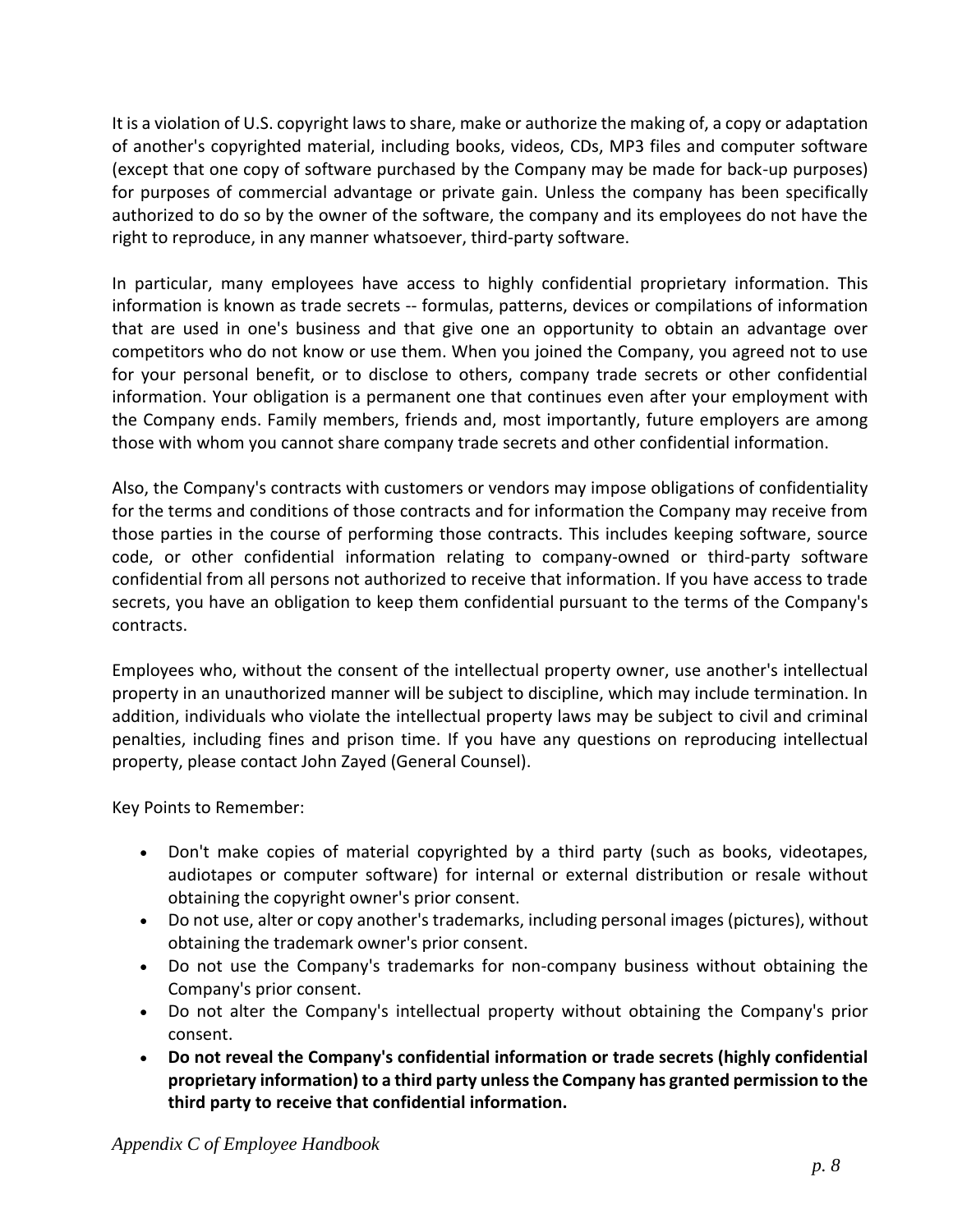• If you receive what you believe to be another's trade secrets, do not use or share the information, but instead contact the Legal Department.

## **CONFIDENTIALITY**

In the course of your work, you may have access to confidential information regarding the Company, its suppliers, clients or perhaps even coworkers. Each employee is responsible for safeguarding confidential information obtained during employment. You should not reveal or divulge any confidential information to outsiders, including other clients or third parties and members of one's own family. This applies even after you leave employment with the Company. Furthermore, no one is permitted to remove or make copies of any Company records, reports or documents without prior Management approval. In furtherance of this policy, each employee may be asked to sign a Confidentiality Agreement. However, even in the absence of such an agreement this confidentiality clause is a condition of your employment with the Company.

#### **ENVIRONMENT AND SAFETY**

Pernix is aware of its obligation to the community to prevent further degradation to the environment and works with employees, suppliers and customers to minimize or eliminate adverse effects on the environment. All employees are encouraged to actively work to identify, eliminate or minimize potential environmental problems.

Key Points to Remember:

- You can contribute to keeping the workplace safe. If you are aware of a dangerous or hazardous condition, immediately report the situation to your supervisor or your Human Resources Department.
- As a manager, when an employee has an environmental, health, or safety concern regarding a situation that might pose an imminent danger, you must address the problem immediately. For less obvious environment, health and safety concerns, you should: (1) listen carefully and ask questions; (2) investigate and visit the location if necessary; (3) use the available resources such as the Safety Manual and experts in the Legal Department; (4) provide constructive feedback to the employee; and (5) if the concern is founded, fix the problem as soon as reasonably possible.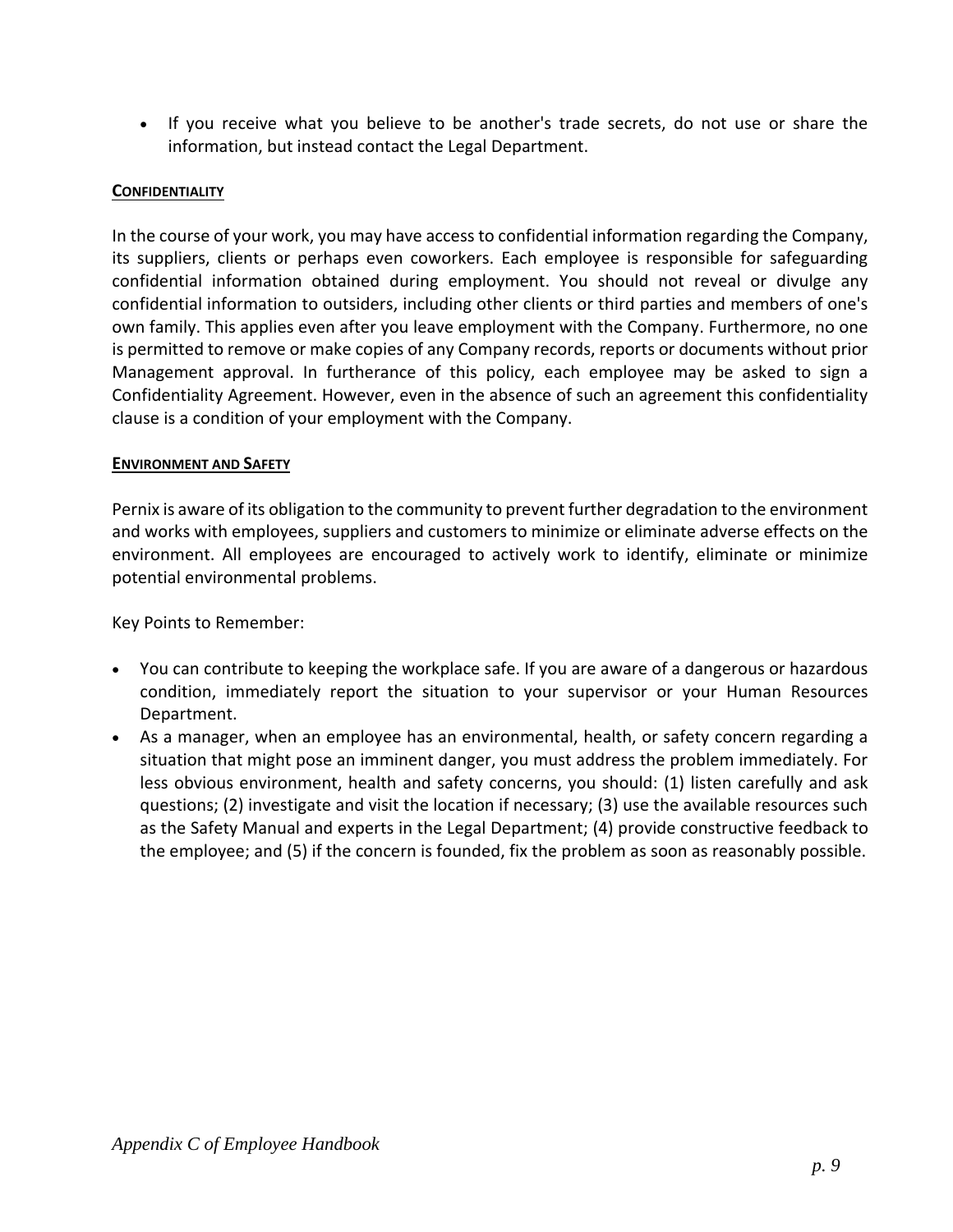#### **CONFLICT OF INTEREST**

As an employee, you or any member of your immediate family should not engage in any activity that might benefit you or your family member personally at the Company's expense, or that would be harmful to the Company or contrary to the Company's interests.

Every employee owes the Company a duty of loyalty, which includes protecting the Company's legitimate interests and advancing those interests when the opportunity arises; protecting the Company's assets and ensuring their proper and efficient use; and using company assets only for legitimate business purposes.

While it is not practical to list all situations that are prohibited because they might lead to or constitute a conflict of interest or violation of trust, the following key points to remember are good examples.

Key Points to Remember:

- You, or any immediate member of your family, may not accept commissions, a share of profits or other payments, loans (other than with established banking or financial institutions at prevailing market rates), services, preferential treatment, excessive entertainment or travel, or gifts of more than nominal value from any individual or organization doing or seeking to do business with the Company.
- Never solicit any gift, entertainment or anything of value, or accept any gift or entertainment that would be illegal or result in any violation of law, from any individual or organization doing or seeking to do business with the Company.
- Never accept any gift of cash or cash equivalent (such as gift certificates, loans, stock or stock options), or accept anything as a "quid pro quo," or as part of an agreement to do anything in return for the gift, from any individual or organization doing or seeking to do business with the Company.
- Never accept any gift or entertainment that violates your own department's more restrictive standards.
- Never participate in any activity that you know would cause the person giving the gift or entertainment to violate his or her own employer's standards.
- Never attend or participate in any entertainment that is unsavory, sexually oriented or otherwise violates the Company's commitment to mutual respect, as a guest of or host of any individual or organization doing or seeking to do business with the Company.
- You, or any immediate member of your family (spouse, domestic partner, parents, children and their spouses, domestic partner's children and their spouses), may not have a business interest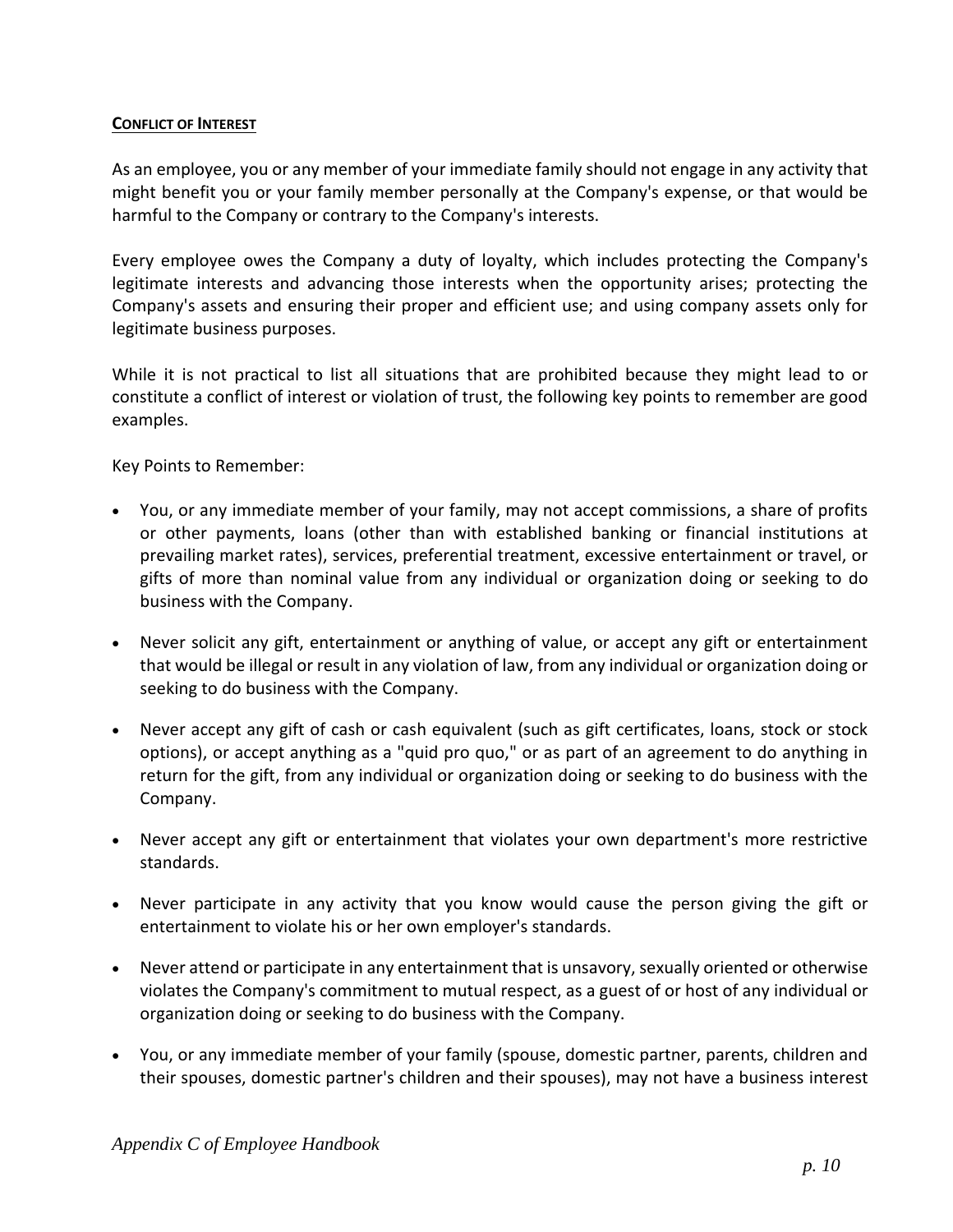in any organization doing business with, or seeking to do business with, or competing or seeking to compete with, the Company without prior written disclosure to and approval by the Company.

- You, or any immediate member of your family may not, directly or indirectly buy, sell or lease any kind of property, facilities, equipment or services from or to the Company through another company, firm or individual.
- You may not use or release to a third party any proprietary or confidential information about the Company, including information concerning Company operations, practices, decisions, plans or competitive bids.
- You, or any immediate member of your family, may not receive improper personal benefits (including loans to, or guarantees of obligations) as a result of your position in the Company.
- No outside activities, including outside employment, may interfere with your job performance for the Company.
- A current or former employee may not solicit, directly or through a third party, current company employees to terminate their employment.

## **Discrimination and Sexual or Other Harassment**

The Company strives to provide a workplace free of improper and unlawful discrimination or harassment of employees by supervisors, coworkers or third parties. Illegal discrimination, harassment or retaliation of any kind will not be tolerated. Any violation of this policy will subject the employee to disciplinary action, up to and including immediate termination.

## **This Policy Against Discrimination and Harassment is a statement of the Company's desire and intent to comply with state and federal laws against discrimination and harassment in employment, and is not intended as a contractual commitment to an applicant or employee.**

**Discrimination** occurs when, in any aspect of employment, an employee is treated differently than similarly situated coworkers on the basis of the employee's race, color, religion, national origin, ancestry, age, sex, marital status, disability or other protected classification. This policy applies in all aspects of employment including, without limitation, recruitment, hiring, training, evaluation, promotion, demotion, discipline, compensation, benefits and termination.

**Harassment** includes any unwelcome or unsolicited verbal, physical or visual conduct that substantially interferes with an employee's job performance or that creates an intimidating, hostile or offensive working environment. This behavior is unacceptable in the workplace or in other workrelated settings. In particular, sexual harassment includes unwelcome sexual advances, requests for sexual favors and other verbal, physical or visual conduct of a sexual nature when (1) submission to such conduct is made either explicitly or implicitly a term or condition of an individual's employment, (2) submission to or rejection of such conduct by an individual is used as the basis for employment decisions affecting such individual, or (3) such conduct has the purpose or effect of unreasonably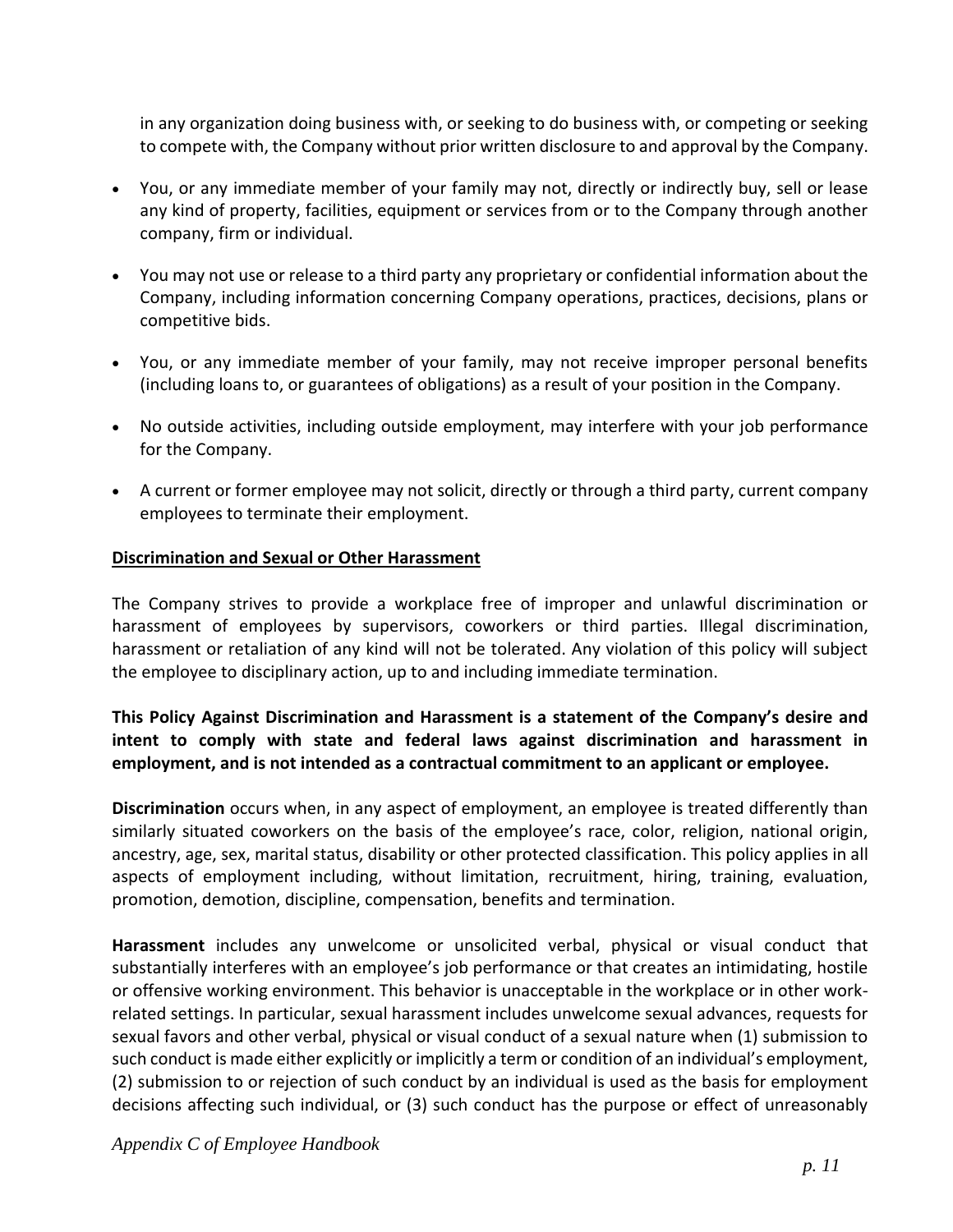interfering with an individual's work performance or creating an intimidating, hostile or offensive working environment.

Examples of sexual harassment include unwanted physical contact, foul language, sexually oriented propositions, jokes or remarks, obscene gestures, or the display of sexually explicit pictures, cartoons or other materials which may be considered offensive to another employee and should therefore not occur. The Company prohibits all forms of sexual harassment, including male/female, female/male and same gender harassment. No manager, supervisor or other employee of the Company has the authority to require an employee to submit to sexual harassment as a condition of receiving any job benefit (such as a raise or a promotion) or avoiding any job detriment (such as a pay cut or a demotion). Sexual harassment between employees of any gender(s) is prohibited.

Further examples of prohibited harassment include racial or religious slurs, ethnic or disability related jokes, posting of offensive statements, posters, or cartoons, or other similar conduct.

**Retaliation** is any adverse action relating to an employee's status or conditions of employment, which action is taken against the employee as a result of the employee's report of discrimination or harassment. The Company forbids retaliation against employees for opposing harassment, for reporting harassment or for participating in an investigation of suspected harassment. Retaliation can take the form of verbal or physical misconduct, shunning or adverse employment actions such as negative evaluations, less favorable work assignments, discipline or discharge.

**Complaints and Reporting**. The Company wishes to act immediately on any incidents of discrimination, harassment or retaliation. If you feel you are being discriminated or retaliated against or harassed, or if you have observed discrimination, retaliation or harassment affecting another employee, you have the responsibility to notify the Human Resources Department or the President of the Company *immediately.* Under no circumstances is the employee expected to report the discrimination or harassment to the person engaging in such conduct. Employees have the duty to report known or suspected discrimination, retaliation or harassment and should not assume that someone else will report the incident or that Management already knows of the problem.

**Investigation.** When appropriate, complaints of discrimination, harassment or retaliation will be investigated thoroughly, promptly and, to the greatest extent possible, in a confidential manner. This is to protect the confidentiality of the employee who files a complaint, to encourage the reporting of incidents of harassment, and to protect the reputation of any employee wrongfully charged. Knowingly false or malicious complaints of discrimination, harassment or retaliation are prohibited. All employees have a duty to cooperate in the Company's investigations.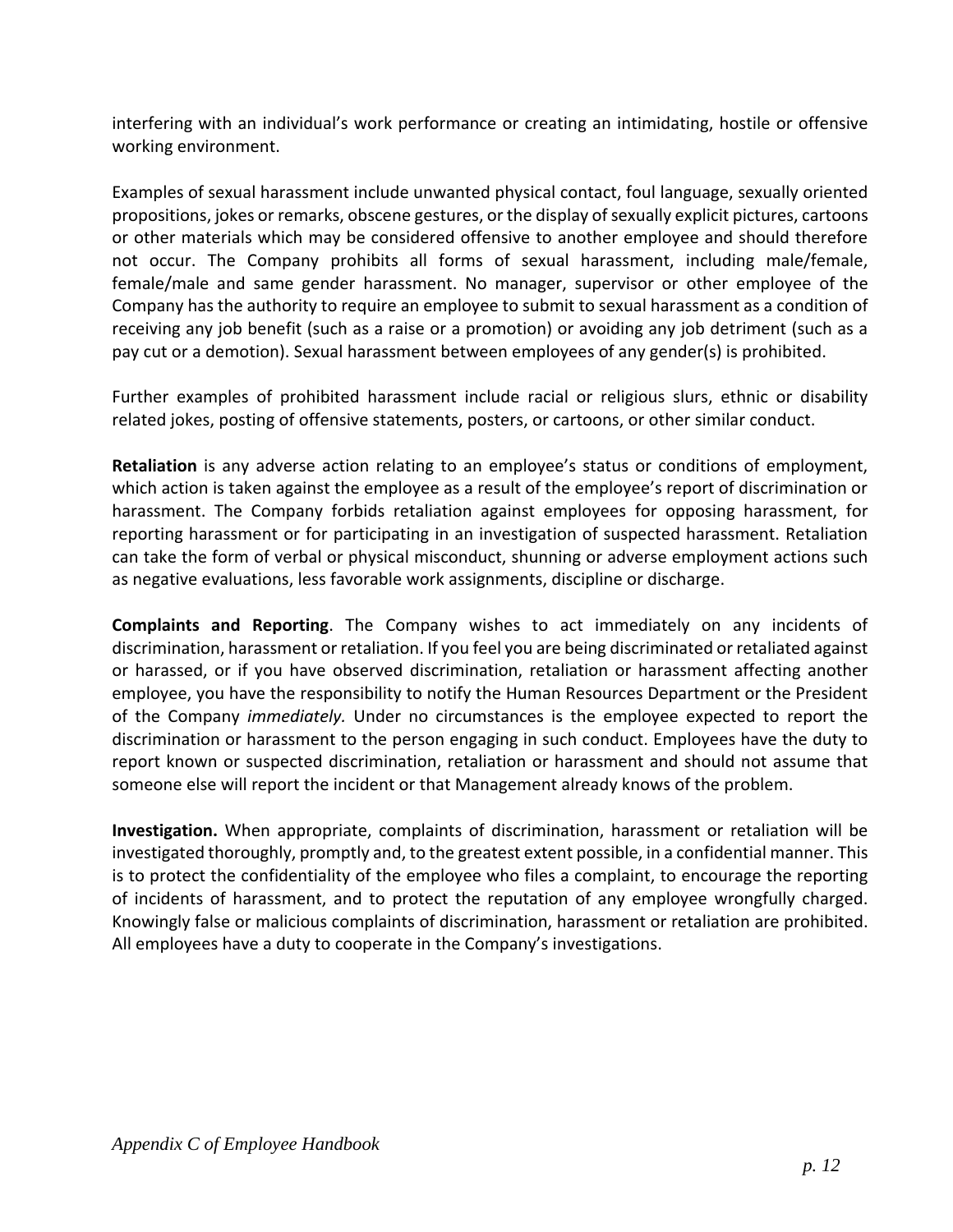#### **VIOLENCE IN THE WORKPLACE POLICY**

The Company will not tolerate violence, threats of violence, physical or verbal intimidation or abusive conduct by any employee (1) in the workplace, (2) toward any Company employee or (3) toward any other person on the Company's premises. All threats of violence will be taken seriously, even those intended as jokes.

The Company prohibits all persons who enter Company property from carrying a handgun, firearm, knife or other weapon of any kind regardless of whether the person is licensed to carry the weapon. The only exception to this policy will be police officers, security guards or other persons to whom the Company has given written consent to carry a weapon on the property.

Any employee who has any knowledge or information regarding violence, a threat of violence, physical or verbal intimidation, or abusive conduct by any employee of the Company must report such information to Human Resources or any supervisor or manager immediately. The Company will protect the identity of the reporting employee to the greatest extent possible.

Any violation of this Policy will result in disciplinary action, up to and including immediate termination.

#### **RULES OF CONDUCT**

As a Pernix employee, you can expect a safe and productive workplace that ensures your ability to succeed and grow with your job. The rules listed below represent the guidelines and principles that all employees must work by at Pernix.

## **Attendance**

- 1. Report for work on time.
- 2. Call in when absent and when you expect to be late as far in advance of your scheduled starting time as possible. Five (5) consecutive days absence without advising the Company will be grounds for dismissal.
- 3. Remain in the area necessary for the efficient performance of your work.
- 4. Remain at work unless you are authorized to leave early.
- 5. Clock in and clock out of work in the prescribed manner for you. You must not clock others in or out of work.
- 6. Unauthorized appearance on the premises of the Company while off-duty is restricted and your presence must not interfere with the orderly work of others who are on duty.

## **Performance of Work**

- 7. Follow instructions received from Managers. Insubordination will not be tolerated.
- 8. Use only the machines or equipment to which you are assigned or specifically authorized to operate.
- 9. Be sure to observe security and smoking regulations in all areas in which you work or visit.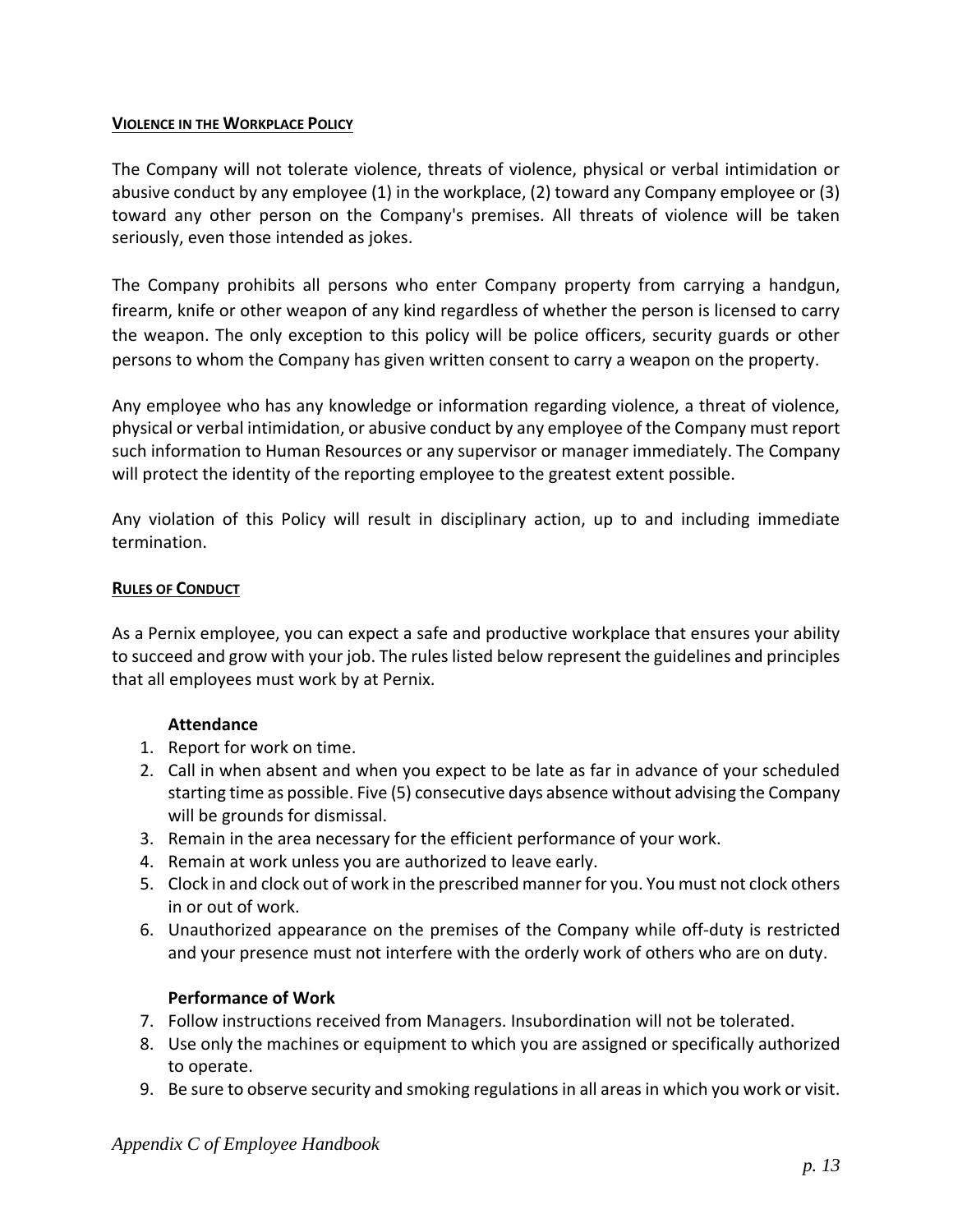- 10. Wear suitable clothing for your work and take pride in your neatness and appearance.
- 11. Avoid damaging Company property and the property of others.
- 12. Report any damaged property or defective work immediately upon discovery.
- 13. Loafing, sleeping on the job or intentional restriction of output is prohibited.
- 14. Misrepresentation of facts or falsification of records is prohibited.

#### **Safety**

- 15. Work carefully. Observe posted or published regulations.
- 16. Use safety equipment.
- 17. Report immediately to your Manager any accidents or injury sustained on the job.

#### **Personal Conduct**

- 18. Be courteous and helpful to our vendors and customers.
- 19. Conduct yourself in a moral and decent manner.
- 20. Consider the welfare of the Company and your fellow employees. Perform no act that is detrimental to either.
- 21. The sale, use or possession of alcohol or drugs, or being under the influence of alcohol or controlled substances while on the job or Company property, or while operating Company-owned vehicles or equipment is strictly prohibited.
- 22. Distributing or posting literature on Company property, or posting or removing bulletin board notices requires prior authorization of the Company.
- 23. Soliciting, collecting, or accepting contributions on Company time requires Company authorization.
- 24. The use of Company time, material or facilities for purposes not directly related to Company business, or the removal or borrowing of Company property without permission is prohibited. Employees are responsible for the safekeeping of corporate resources with which they have been entrusted.
- 25. Gambling of any kind on Company premises is prohibited.
- 26. Horseplay, fighting or scuffling on Company premises at any time is prohibited.
- 27. Behavior that violates the Company's [work](https://ehrkb.ihost.com/aa/document.do?XML=111) environment, even if intended as a joke, is absolutely prohibited and will be grounds for severe corrective action, up to and including termination of employment. This includes, but is not limited to, threatening, intimidating, interfering with, or abusive, demeaning or violent behavior toward another employee, contractor, customer or vendor while either on or off duty. Behavior that is also **[hate](https://ehrkb.ihost.com/aa/document.jsp?DOC=KBDOC/AAI10156.xml)  [related](https://ehrkb.ihost.com/aa/document.jsp?DOC=KBDOC/AAI10156.xml)** will result in immediate termination of employment, regardless of length of service and prior employment record.
- 28. Pernix requires employees to immediately report to their immediate supervisor about any prescribed medicine that impairs their job or poses a threat to the safety of others.
- 29. Pernix requires employees to report to their Manager any convictions under a criminal drug statute for violations occurring on or off Company premises while conducting Company business within five (5) working days after the conviction.
- 30. Dishonesty of any kind in relation to the Company, such as theft or pilferage of Company property, the property of coworkers or property of others entrusted to the Company, or misrepresentation in obtaining employee benefits or privileges, will be grounds for